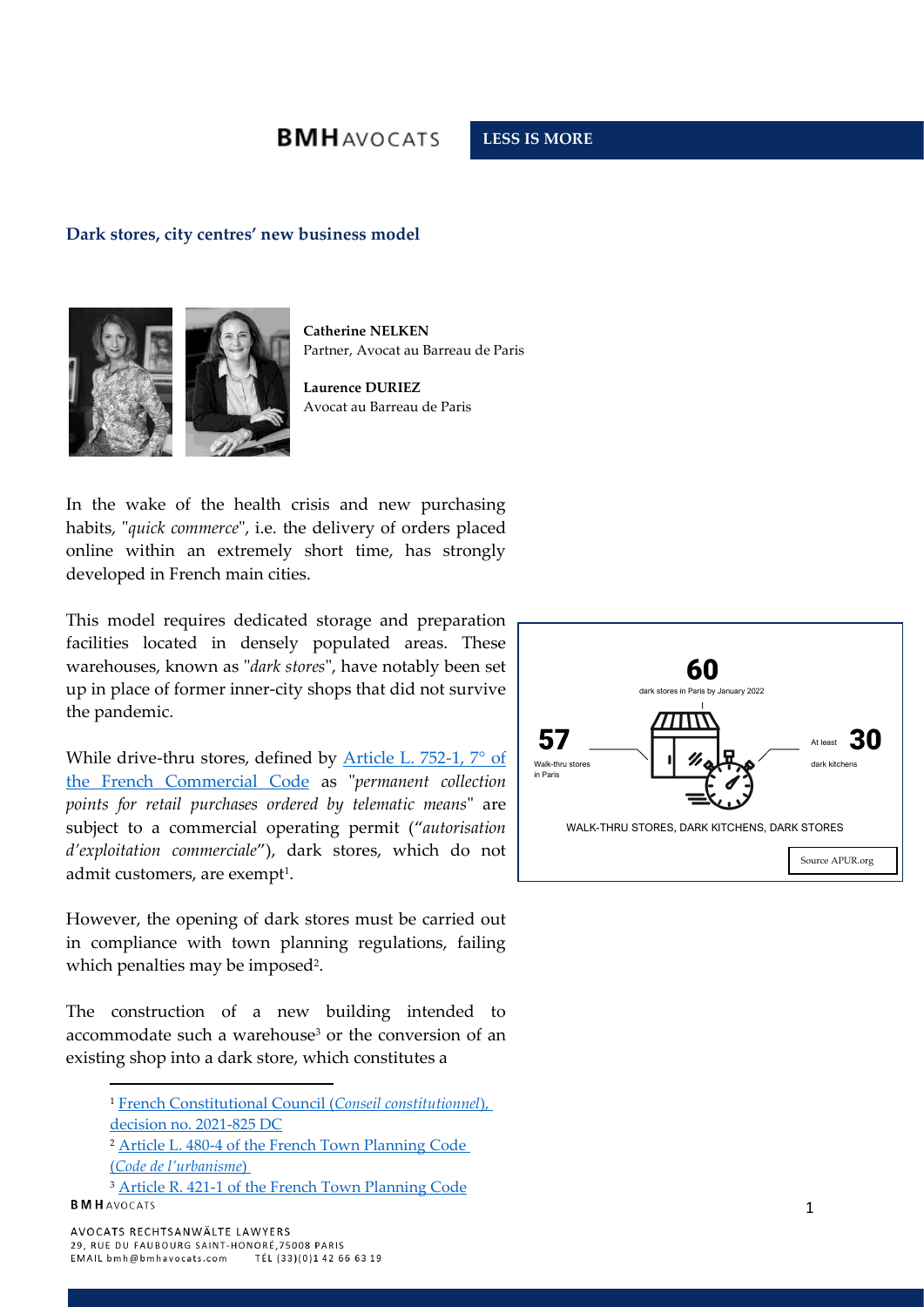## **BMHAVOCATS**

"*change of use*" pursuant to [Article R. 421-17 of the French](https://www.legifrance.gouv.fr/codes/article_lc/LEGIARTI000034355355)  [Town Planning Code](https://www.legifrance.gouv.fr/codes/article_lc/LEGIARTI000034355355)<sup>4</sup>, is subject to building permit ("*permis de construire*") when it involves a modification of the supporting structures or the façade of the building<sup>5</sup> or, otherwise, to prior declaration ("*déclaration préalable*")<sup>6</sup> .

Local authorities ("*collectivités territoriales*") and public bodies for inter-municipal cooperation ("*Etablissements publics de cooperation intercommunale*" or "*EPC*I") may also include in their town planning documents (local town planning plan ("*Plan local d'urbanisme*" or "*PLU*"), intermunicipal local town planning plan ("*Plan local d'urbanisme intercommunal*" or "*PLUi*"), territorial coherence plan ("*Schéma de cohérence territoriale*" or "*SCoT*")) provisions designed to regulate the establishment of dark stores on their territory:

The regulations of a town planning plan may in particular "*specify the land use according to the main usages that can be made of it or the nature of the activities that can be carried out on it*" and "*define, according to local situations, the rules regarding the use and nature of authorised constructions*" 7 . They may also "*identify and delimit the areas, blocks and streets in which commercial variety is preserved or developed, particularly through retail and local shops, and define, where relevant, the provisions likely to ensure this objective*" and "*delimit, in urban areas* ("zones urbaines") *or areas to be urbanised* ("zones à urbanise*r*")*, sectors in which the preservation or development of infrastructure and logistics facilities is necessary and define, where relevant, the type of these facilities as well as the provisions likely to ensure this objective*" 8 .

<sup>4</sup> Under Article R. 151-28 of the French Urban Planning [Code,](https://www.legifrance.gouv.fr/codes/article_lc/LEGIARTI000041525837) shops fall under the " *trade and service activities* " use, while warehouses, defined as "*constructions intended for the storage of goods or for logistics*" by Article 4 of the Ministerial Decree of 10 November 2016, fall under the "*other activities in the secondary or tertiary sectors* " use. <sup>5</sup> [Article R. 421-14, c\) of the French Town Planning Code](https://www.legifrance.gouv.fr/codes/article_lc/LEGIARTI000031764577) <sup>6</sup> [Article R. 421-17, b\) of the French Town Planning Code](https://www.legifrance.gouv.fr/codes/article_lc/LEGIARTI000034355355) <sup>7</sup> [Article L. 151-9 of the French Town Planning Code](https://www.legifrance.gouv.fr/codes/article_lc/LEGIARTI000031211173)



<sup>8</sup> [Article L. 151-16 of the French Town Planning Code](https://www.legifrance.gouv.fr/codes/article_lc/LEGIARTI000039783805) **BMH** AVOCATS